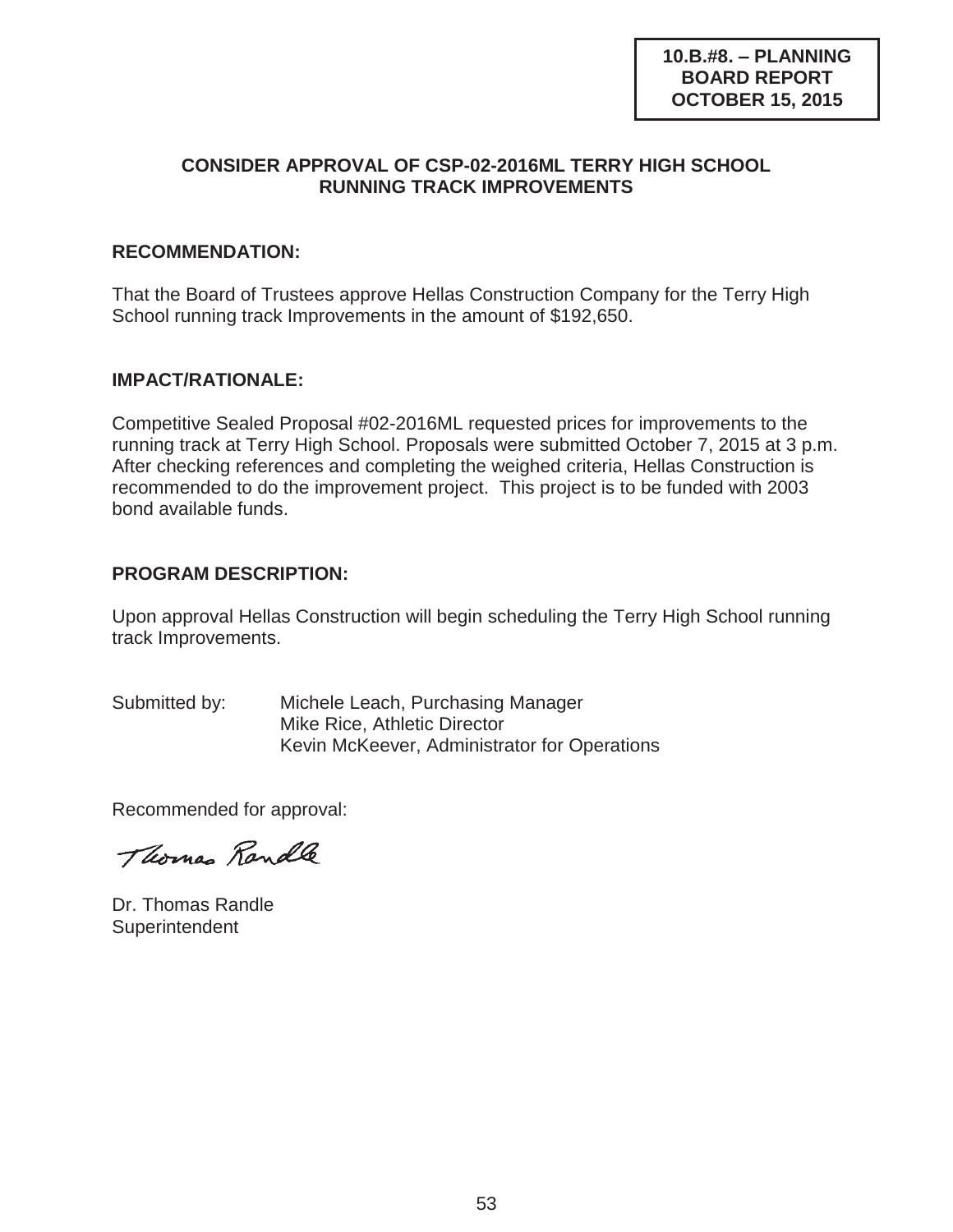11 Greenway Plaza, 22<sup>nd</sup> Floor Houston, Texas 77046-1104 Phone: 713/965-0608<br>Fax: 713/961-4571 Fax: 713/961-4571 www.pbk.com

October 7, 2015



*Via: E-Mail* 

Mr. Kevin McKeever Administrator of Operations Lamar Consolidated Independent School District 3911 Avenue I Rosenberg, Texas 77471

RE: B.F. Terry High School Running Track Improvements LCISD CSP No: 02-2016ML PBK Project No: 15187SP

Dear Mr. McKeever,

Competitive sealed proposals were received on Wednesday, October 07, 2015, for the B.F. Terry High School Running Track Improvements project. Competitive Sealed Proposals were received from three (3) offerors. A tabulation of the proposal results is attached for your review and records.

In accordance with the selection criteria published in the contract documents, each Proposer was evaluated and ranked following receipt of the proposals. Based on the results of the evaluations, Hellas Construction Company was determined to have the highest evaluation score and therefore was the No. 1 ranked Proposer. A copy of the Evaluation Summary is attached for your review and records.

A Base Proposal and three (3) Alternate Proposals were requested. The Base Proposal also included a \$25,000.00 Owner's Contingency Allowance to be used for any unknown conditions that may arise during the course of the project. Hellas Construction submitted a Base Proposal of \$166,150.00 and the project budget was \$200,000.00. We do not anticipate that Alternate Proposal Nos. 1 and 2 will be necessary, but Alternate Proposal No. 3 would be beneficial to the longevity of the running track should there be available funds. Alternate Proposal No. 3 provides for an impermeable structural spray track surface.

We are therefore recommending to the Lamar Consolidated Independent School District the award of the Base Proposal to Hellas Construction Company and the option to award Alternate Proposal No. 3 to Hellas Construction Company should project funds be available. This will best be determined once the existing track surface is removed so the track asphalt may be inspected.

We are grateful for the opportunity to work with you and the Lamar Consolidated Independent School District. Thank you again for allowing PBK Sports to work on this project. We look forward to delivering a successful project.

Sincerely, **PBK Sports** 

duid

Trey Schneider, PE *President, PBK Sports*